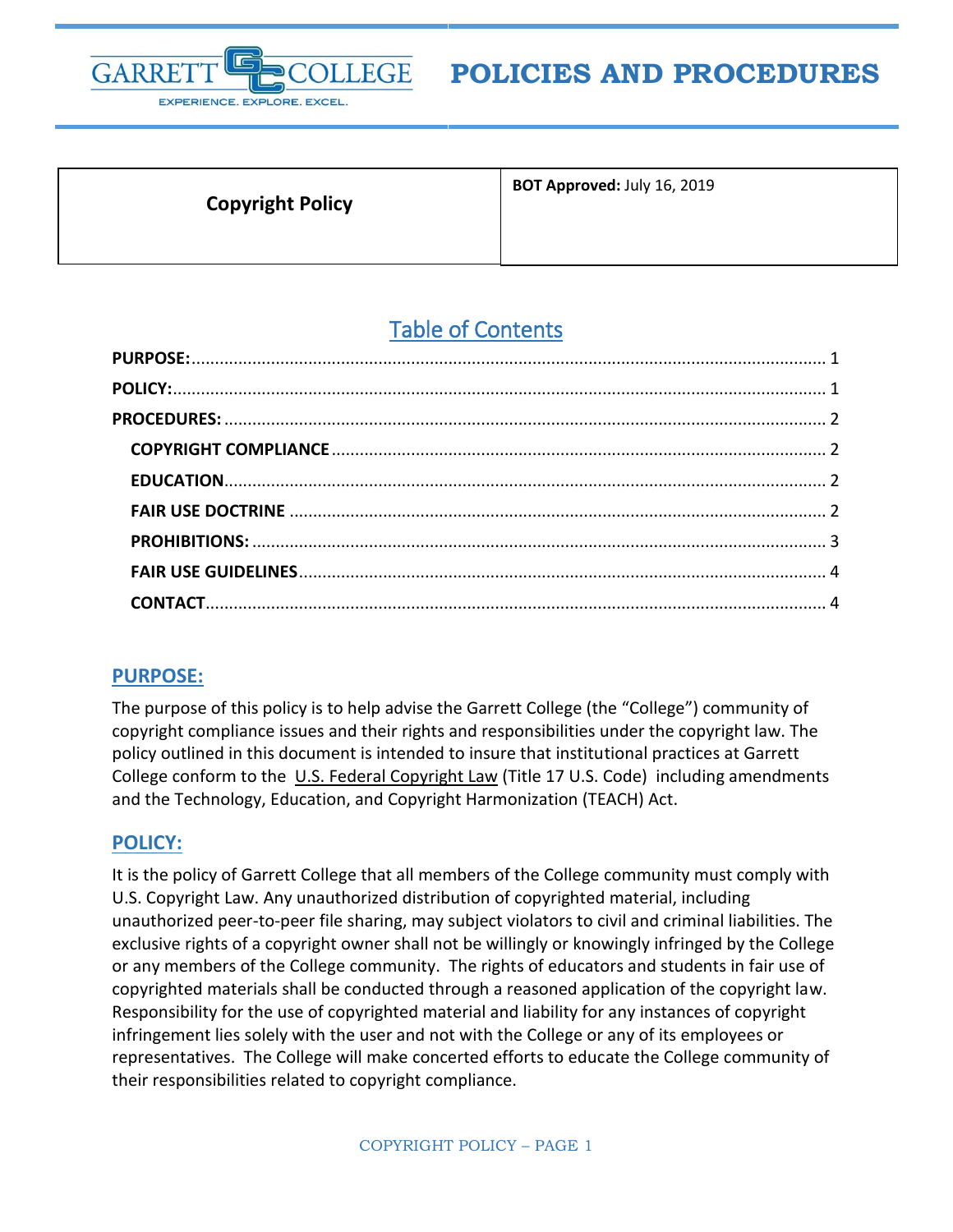

## <span id="page-1-0"></span>PROCEDURES:

#### <span id="page-1-1"></span>**COPYRIGHT COMPLIANCE**

All members of the College community are responsible for complying with the requirements of copyright law, including obtaining required permissions, and complying with College guidelines regarding the legal use of copyrighted materials, regardless of the format of the material or the purpose of that use. Members of the College community who willfully disregard copyright law and College policy do so at their own risk and assume any liability and are subject to appropriate disciplinary action as outlined for students in the Student Code of Conduct, and for employees in the Human Resources Manual.

Penalties for copyright infringement include civil and criminal penalties. In general, anyone found liable for civil copyright infringement may be ordered to pay either actual damages or "statutory" damages affixed at not less than \$750 and not more than \$30,000 per work infringed. For "willful" infringement, a court may award up to \$150,000 per work infringed. A court can, in its discretion, also assess costs and attorneys' fees. For details, see Title 17, United States Code, Sections 504, 505.

Willful copyright infringement can also result in criminal penalties, including imprisonment of up to five years and fines of up to \$250,000 per offense.

For more information, please see the Web site of the U.S. Copyright Office at [www.copyright.gov,](http://www.copyright.gov/) especially their FAQ's at [www.copyright.gov/help/faq.](http://www.copyright.gov/help/faq)

#### <span id="page-1-2"></span>**EDUCATION**

To support members of the College community with understanding copyright compliance, the Library & Learning Commons offers assistance and guidelines addressing copyright and fair use. More information can be found at [https://garrettcollege.libguides.com/gclibrary.](https://garrettcollege.libguides.com/gclibrary)

#### <span id="page-1-3"></span>**FAIR USE DOCTRINE**

Faculty and staff are permitted to use and duplicate copyrighted materials of other parties for educational and classroom uses provided such activities are within the fair use standard, a statutory provision( 17 U. S. C. section 107) which provides that certain uses of a copyrighted work that might otherwise be in violation of the copyright provisions, are not an infringement. The fair use standard requires evaluation by College faculty, and other members of the College community, of the following factors to determine if duplication or use by a third party qualifies as fair use: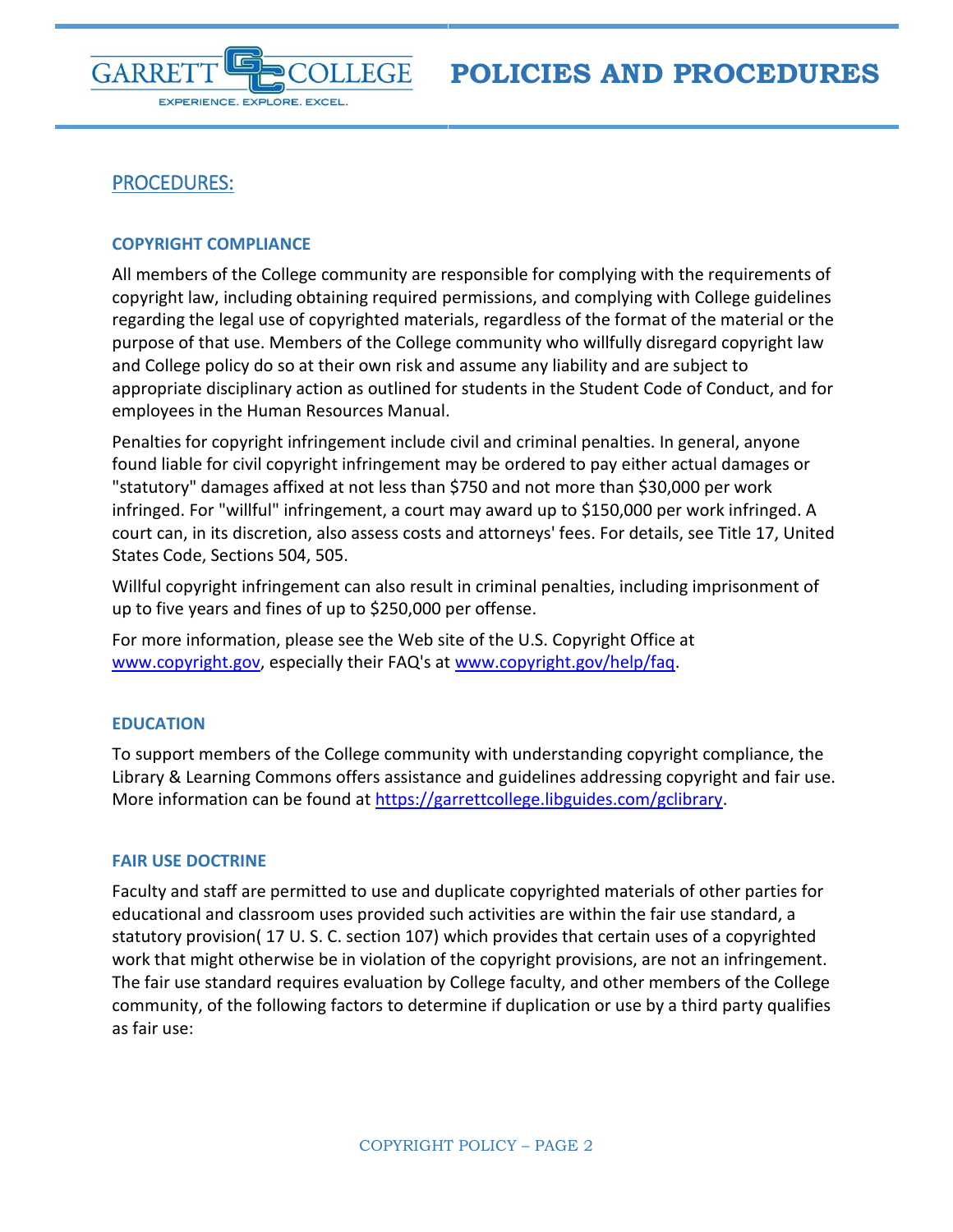#### **The purpose and character of the use, including whether the use is of a commercial nature or is for nonprofit educational purposes**.

Non-profit educational uses, such as duplication for classroom purposes rather than commercial uses, and without a charge to the user, tend to support a finding of fair use.

#### **Nature of the copyrighted work.**

EXPERIENCE. EXPLORE. EXCEL.

GARRF

Published factual works, such as reference works, scientific articles, encyclopedias, or other factual works, by their nature more readily support a finding of fair use than do unpublished works or non-factual, fictional, or creative works, such as musical compositions, novels and films.

### **Amount and substantiality of the portion used in relation to the copyrighted work as a whole.**

If the portion of the work copied or used in relation to the entire work is quantitatively and qualitatively insignificant, it is more inclined to favor fair use. Copying of a portion of a work may be found to be other than a fair use if the portion constitutes the essence or critical part of the copied or used work.

#### **The effect of the use upon the potential market for or value of the copyrighted work.**

Use of a copyrighted work that is not detrimental to and does not diminish the potential market for the work or cause economic harm to the owner of the work, will favor a finding of fair use.

**Faculty, and other members of the College community, are expected to request permissions in writing from the copyright holder when, after evaluating the copyrighted material for all four fair use standards, the material falls within excess of legal limitations and is a questionable fair use exemption. Publishers generally have established copyright clearance offices and standard practices to allow for educational uses. Sample permission request forms are available at the Garrett College Library.**

### <span id="page-2-0"></span>PROHIBITIONS:

The following activities generally will not, per se, constitute fair use and should not be engaged in by College faculty, or other members of the College community, without consultation and permission from the copyright owner:

- $\triangleright$  Duplication of materials for profit.
- $\triangleright$  Duplication of material from published textbooks.
- $\triangleright$  Duplication of unpublished materials.
- $\triangleright$  Duplication of the same materials for classroom use term after term.